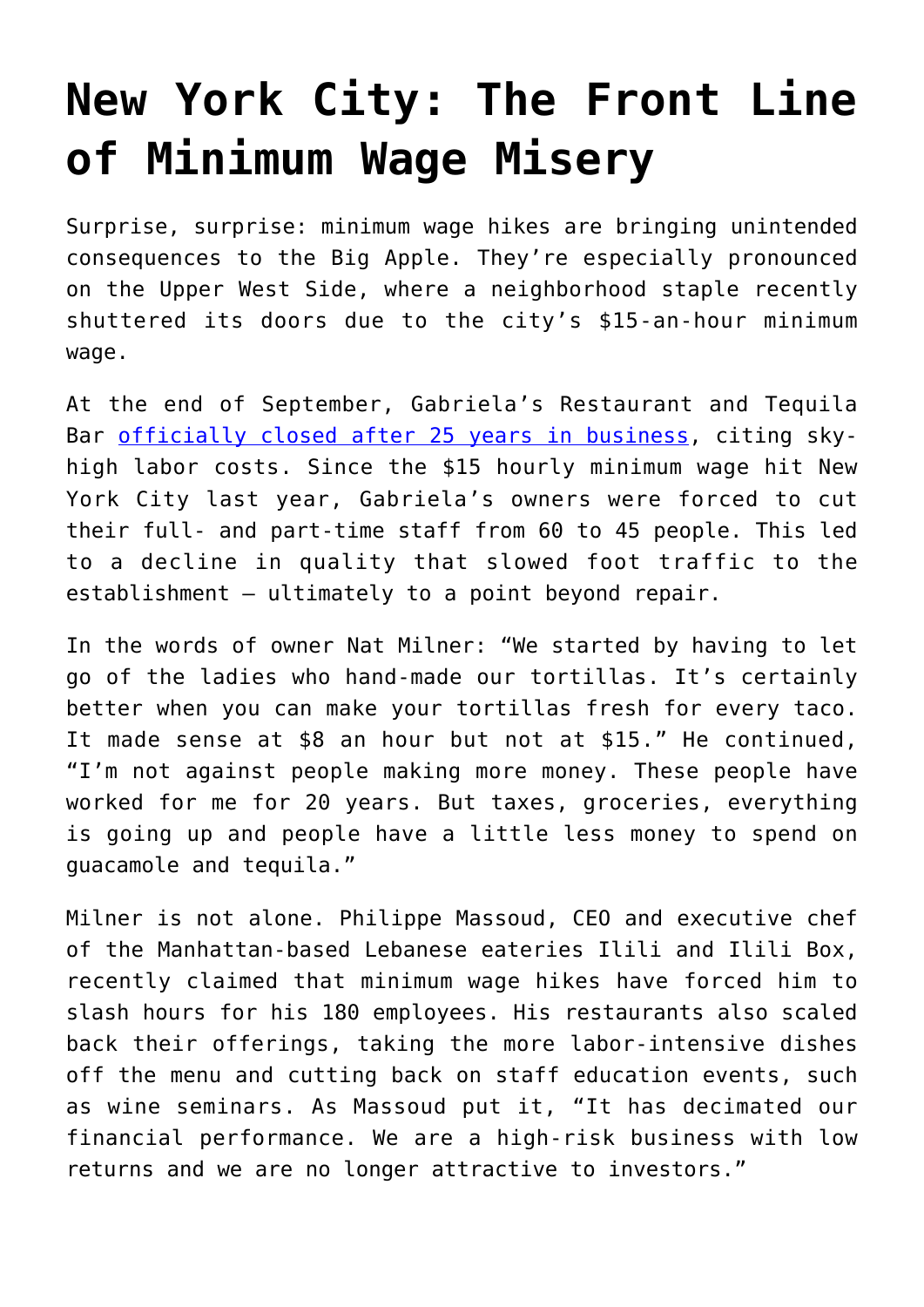Across the five boroughs, restaurants are feeling the pain from burdensome government mandates. [Surveying more than 320](https://thenycalliance.org/assets/documents/informationitems/021Ib.pdf) [full-service restaurants,](https://thenycalliance.org/assets/documents/informationitems/021Ib.pdf) the New York City Hospitality Alliance found that nearly 77 percent cut staff hours and over 36 percent eliminated jobs, in response to mandated wage increases.

That's not what the "living wage" was supposed to be about. But its consequences are not particularly surprising to those who understand labor economics. When the minimum wage increases, that added labor cost is borne by employers. That money comes out of the bottom line – it doesn't just fall from the sky.

When labor costs rise enough, job creators are forced to make undesirable decisions – from reducing hours to cutting staff or shutting down altogether. No business owner wants to make those decisions, but the bottom line is blind to feelings and emotions. If labor costs outweigh earnings, business closure becomes inevitable.

Therefore, it becomes imperative for elected officials to consider the business community in their decision-making process. [In the words of late Democratic presidential](https://www.wbur.org/news/2012/07/26/obama-you-didnt-build-that) [candidate Paul Tsongas:](https://www.wbur.org/news/2012/07/26/obama-you-didnt-build-that) "You cannot be pro-jobs and antibusiness at the same time. You cannot love employment and hate employers."

This is especially true in cities like New York, where the local economy is inextricably linked to the success of small business – small businesses with only a fraction of the resources available to large corporations. Of the [more than](https://www1.nyc.gov/assets/smallbizfirst/downloads/pdf/small-business-first-report.pdf) [200,000 businesses](https://www1.nyc.gov/assets/smallbizfirst/downloads/pdf/small-business-first-report.pdf) located in New York City, 98 percent are "small" (fewer than 100 employees) and 89 percent are "very small" (fewer than 20 employees. Yet they employ over half of the city's private-sector workforce.

Moreover, those job creators often lift America's youngest